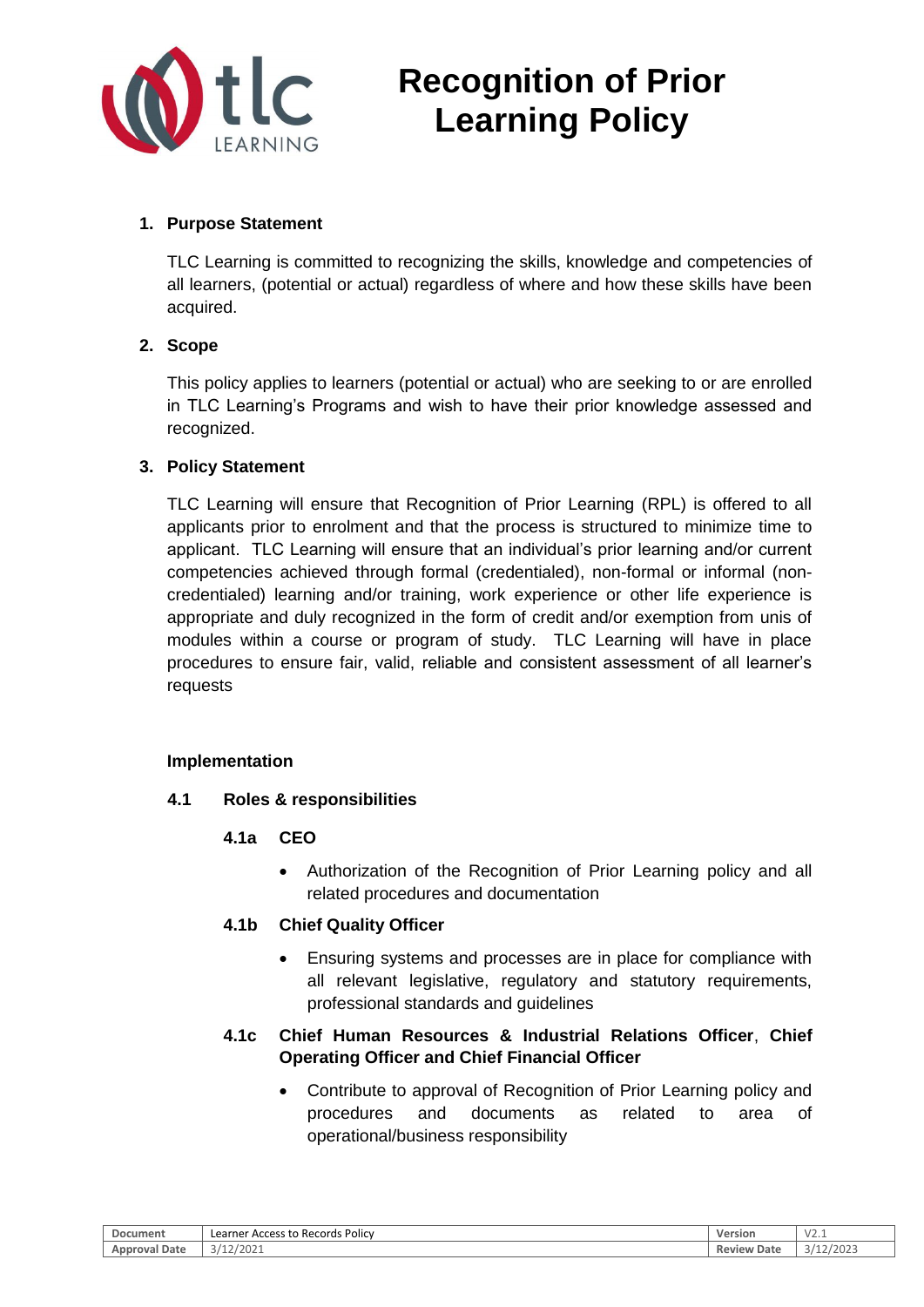

# **Recognition of Prior Learning Policy**

## **4.1d Manager – TLC Learning**

- Develop policy and procedure and submit for review and authorization
- Policy, procedure and related documentation distributed throughout the RTO
- Implementation of policy and relevant procedures
- Implementation of relevant inductions to ensure staff practices are compliant
- Ensuring staff compliance with relevant policies and procedures and protocols through implementing audits and analyzing relevant data trends
- Receiving and actin upon client, learners and other stakeholder feedback

## **4.1e All staff (including sessional trainers)**

- Keep informed of all relevant current TLC Learning Policies and Procedures
- Attend relevant induction sessions

## **4.1f Quality Information Coordinator**

• Review of Policy at a minimum of 2 years and/or in alignment with legislative or statutory changes

## **4.2 Relevant stakeholders**

**4.2a** Clients/Learners involved in TLC Learning

## **5. Definitions**

- **5.1 Item 1** Recognition of Prior Learning (RPL) means an assessment process that assesses the compency(ies) of an individual that may have been acquired through formal, non-formal and informal learning to determine the extent to which that individual meets the requirements specified in the Training Package or VET accredited course:
- **5.2 Item 2**  Formal learning refers to learning that takes place through a structured program of instruction and is linked to the attainment of an AQF qualification or Statement of Attainment
- **5.3 Item 3**  Non-formal learning refers to learning that takes place through a structured program of instruction but does not lead to the attainment of an AQF qualification or statement of Attainment i.e., in house training conducted by the business

| Document                | <sup>.</sup> Access to Records Policy<br>∟earner | Versior        | $\mathcal{L}$<br>∨∠.⊥ |
|-------------------------|--------------------------------------------------|----------------|-----------------------|
| Date<br>Approvai .<br>┒ | '202.<br>$\sim$ $\mu$ $\sim$                     | Review<br>Date | 1002<br>ZUZJ<br>J.    |
|                         |                                                  |                |                       |